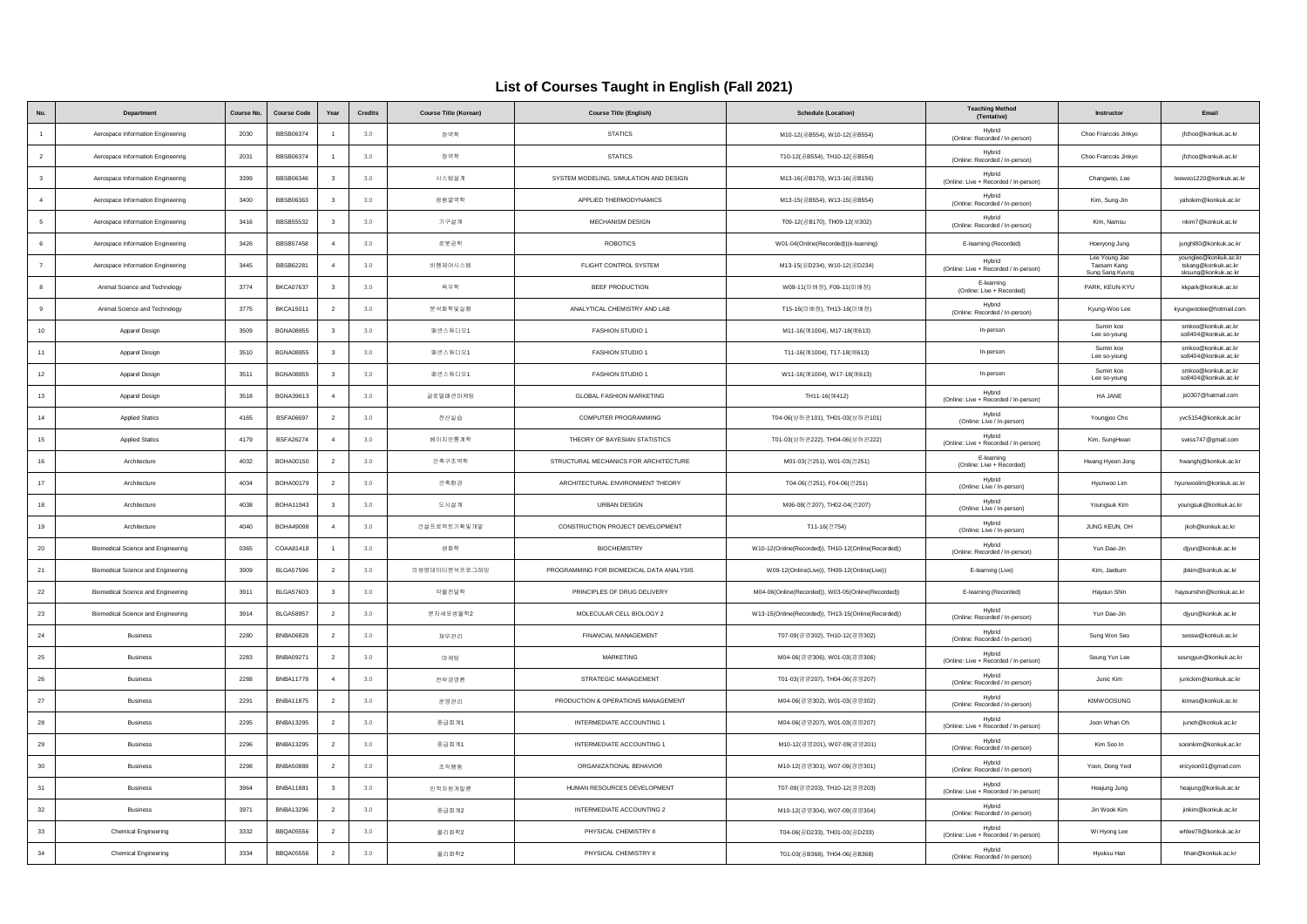| <b>No</b>   | Department                             | Course No. | <b>Course Code</b> | Year                    | Credits | <b>Course Title (Korean)</b>  | <b>Course Title (English)</b>                                                 | <b>Schedule (Location)</b>       | <b>Teaching Method</b><br>(Tentative)           | Instructor                 | Email                       |
|-------------|----------------------------------------|------------|--------------------|-------------------------|---------|-------------------------------|-------------------------------------------------------------------------------|----------------------------------|-------------------------------------------------|----------------------------|-----------------------------|
| 35          | <b>Chemical Engineering</b>            | 3340       | BBQA05580          | $\overline{2}$          | 3.0     | 유기화학2                         | ORGANIC CHEMISTRY II                                                          | T16-18(공D232), TH16-18(공D232)    | Hybrid<br>(Online: Recorded / In-person)        | LEE JUNG KUL               | jkrhee@konkuk.ac.kr         |
| $36\,$      | Chemical Engineering                   | 3353       | <b>BBQA05675</b>   | $\overline{2}$          | 3.0     | 화공유체역학                        | FLUID MECHANICS                                                               | M07-09(공D231), W10-12(공D231)     | Hybrid<br>(Online: Recorded / In-person)        | Kim, Ki Chul               | kich2018@konkuk.ac.kr       |
| 37          | Chemical Engineering                   | 3354       | <b>BBQA05675</b>   | $\overline{2}$          | 3.0     | 화공유체역학                        | <b>FLUID MECHANICS</b>                                                        | M10-12(공D231), W07-09(공D231)     | Hybrid<br>(Online: Recorded / In-person)        | Kim, Ki Chul               | kich2018@konkuk.ac.kr       |
| $38\,$      | Chemical Engineering                   | 3355       | <b>BBQA05675</b>   | $\overline{2}$          | 3.0     | 화공유체역학                        | <b>FLUID MECHANICS</b>                                                        | T10-12(공D232), TH07-09(공D232)    | Hybrid<br>(Online: Recorded / In-person)        | Kim, Ki Chul               | kich2018@konkuk.ac.kr       |
| 39          | Chemical Engineering                   | 3363       | <b>BBQA52124</b>   | $\overline{\mathbf{3}}$ | 3.0     | 에너지소재                         | <b>ENERGY MATERIALS</b>                                                       | M10-12(공D233), W07-09(공D233)     | Hybrid<br>(Online: Recorded / In-person)        | Lee, Seungae               | salee@konkuk.ac.kr          |
| 40          | Chemical Engineering                   | 3367       | <b>BBQA59276</b>   | $\overline{4}$          | 3.0     | 촉매반응공학                        | CATAYTIC REACTION ENGINEERING                                                 | M07-09(공C_B182), W10-12(공C_B182) | Hybrid<br>(Online: Recorded / In-person)        | Joo, Ji Bona               | ibioo@konkuk.ac.kr          |
| 41          | Chemical Engineering                   | 3370       | <b>BBQA59283</b>   | $\overline{4}$          | 3.0     | 고분자응용                         | APPLICATIONS OF POLYMERIC MATERIALS                                           | T04-06(공D232), TH01-03(공D232)    | Hybrid<br>(Online: Recorded / In-person)        | Bong Gi Kim                | bgikim@gmail.com            |
| 42          | Chemical Engineering                   | 3380       | <b>BBQA63055</b>   | $\overline{\mathbf{3}}$ | 3.0     | 화공복합소재공정                      | COMPOSITE PROCESS ENGINEERING                                                 | M01-03(공D233), W04-06(공D233)     | Hybrid<br>(Online: Recorded / In-person)        | Goh, Munju                 | mgoh@konkuk.ac.kr           |
| 43          | Chemistry                              | 3725       | <b>BJCA10603</b>   | $\overline{2}$          | 3.0     | 물리화학2                         | PHYSICAL CHEMISTRY 2                                                          | T01-03(창113), F01-03(창113)       | In-person                                       | Farzana Ahmad              | farzana@konkuk.ac.kr        |
| 44          | Chemistry                              | 3733       | <b>BJCA49104</b>   | $\overline{4}$          | 3.0     | 첨단재료화학                        | ADVANCED MATERIALS CHEMISTRY                                                  | T10-12(창113), W04-06(창113)       | Hybrid<br>(Online: Recorded / In-person)        | Seung Moon Pyo             | pyosm@konkuk.ac.kr          |
| 45          | Civil and Environmental Engineering    | 0041       | <b>BBAA59239</b>   |                         | 3.0     | 공학화학및실험                       | CHEMISTRY FOR ENGINEERS                                                       | M10-13(공B559-1), W10-13(신공807)   | Hybrid<br>(Online: Live + Recorded / In-person) | Bae Sungjun                | bsj1003@konkuk.ac.kr        |
| 46          | Civil and Environmental Engineering    | 3223       | BBBA03994          | $\overline{2}$          | 3.0     | 환경화학및실험                       | ENVIRONMENTAL CHEMISTRY & LAB.                                                | T14-17(공B556), TH14-17(신공808)    | In-person                                       | Haegeun Chung              | hchung@konkuk.ac.kr         |
| 47          | Civil and Environmental Engineering    | 3245       | BBBA59230          | $\overline{4}$          | 3.0     | 기후변화물순환설계                     | DESIGN OF WATER CYCLE WITH CLIMATE CHANGE                                     | M07-09(공B556), W10-12(공B556)     | In-person                                       | PARK, DAERYONG             | drpark@konkuk.ac.kr         |
| 48          | Computer Science and Engineering       | 3198       | BBAB59361          | $\overline{2}$          | 3.0     | 데이터통신                         | <b>DATA COMMUNICATIONS</b>                                                    | M01-03(공B475), W01-03(공B475)     | Hybrid<br>(Online: Live + Recorded / In-person) | Keechoen Kim               | kckim@konkuk.ac.kr          |
| 49          | Computer Science and Engineering       | 3199       | BBAB59361          | $\overline{2}$          | 3.0     | 데이터통신                         | DATA COMMUNICATIONS                                                           | M04-06(공B475), W04-06(공B475)     | Hybrid<br>(Online: Live + Recorded / In-person) | Keechoen Kim               | kckim@konkuk.ac.kr          |
| 50          | Computer Science and Engineering       | 3207       | <b>BBAB61224</b>   |                         | 1.0     | 테크니컬영어말하기                     | <b>TECHNICAL SPEAKING</b>                                                     | TH15-16(공B170)                   | Hybrid<br>(Online: Live / In-person)            | Sean Patrick Thomas Storev | seanpatrickstorey@gmail.com |
| 51          | Contemporary Arts                      | 3532       | <b>BGPA09403</b>   | $\overline{\mathbf{3}}$ | 3.0     | 웹비디오                          | WEB VIDEO                                                                     | TH11-18(예222)                    | Hybrid<br>(Online: Live / In-person)            | Ku, Ja-Young               | jyku@konkuk.ac.kr           |
| 52          | Contemporary Arts                      | 3534       | BGPA09410          | $\overline{2}$          | 3.0     | 입체일반2                         | THREE-DIMENSIONAL STUDIES 2                                                   | T11-18(예304)                     | In-person                                       | PARK, JI HOON              | parkjh082@empas.com         |
| 53          | Contemporary Arts                      | 3535       | BGPA09410          | $\overline{2}$          | 3.0     | 입체일반2                         | THREE-DIMENSIONAL STUDIES 2                                                   | TH01-08(예304)                    | In-person                                       | Beak Jungki                | jungki100@gmail.com         |
| 54          | Contemporary Arts                      | 3542       | BGPA61082          | $\overline{\mathbf{3}}$ | 2.0     | VR/AR워크샵                      | <b>VR/AR WORKSHOP</b>                                                         | W03-08(예222)                     | Hybrid<br>(Online: Live / In-person)            | Ku, Ja-Young               | jyku@konkuk.ac.kr           |
| 55          | Cropscience                            | 0228       | <b>BKAA57491</b>   | $\overline{1}$          | 3.0     | 농업기초화학및실험                     | BASIC CHEMISTRY AND LAB FOR AGRICULTURE                                       | T04-07(미배정), W09-12(미배정)         | Hybrid<br>(Online: Live + Recorded / In-person) | Young Soo Keum             | rational@konkuk.ac.kr       |
| 56          | Cropscience                            | 3787       | <b>BKDA55809</b>   | $\overline{2}$          | 3.0     | 작물환경화학                        | CROP ENVIRONMENTAL CHEMISTRY                                                  | T13-15(미배정), TH09-11(미배정)        | Hybrid<br>(Online: Live + Recorded / In-person) | Young Soo Keum             | rational@konkuk.ac.kr       |
| 57          | Cropscience                            | 3792       | <b>BKDA58962</b>   | $\overline{\mathbf{3}}$ | 3.0     | 작물분자육종학및실험                    | CROP MOLECULAR BREEDING AND LAB                                               | T09-12(미배정), TH04-07(미배정)        | Hybrid<br>(Online: Live + Recorded / In-person) | Stella Juhyun Lee          | joohyun00@gmail.com         |
| $^{\rm 58}$ | Cropscience                            | 3794       | <b>BKDA58967</b>   | $\overline{4}$          | 3.0     | 작물기능성물질대사학                    | CROP FUNCTIONAL SUBSTANCES METABOLISM                                         | T01-03(미배정), THT01-03(미배정)       | Hybrid<br>(Online: Recorded / In-person)        | Seung-Hyun Kim             | kshkim@konkuk.ac.kr         |
| 59          | Digital Culture & Contents             | 3113       | <b>BAMA50068</b>   | $\overline{2}$          | 3.0     | 소셜미디어콘텐츠                      | SOCIAL MEDIA CONTENTS                                                         | T10-12(문306), TH10-12(문306)      | In-person                                       | Jeong, Eui Jun             | stevejeong@gmail.com        |
| 60          | Digital Culture & Contents             | 3130       | BAMA62263          | $\overline{\mathbf{3}}$ | 3.0     | 글로컬라이제이션과문화공감                 | GLOCALIZATION AND CULTURAL EMPATHY                                            | W13-15(문306), F13-15(문306)       | Hybrid<br>(Online: Recorded / In-person)        | Ladan Rokni                | ladanrokni@konkuk.ac.kr     |
| 61          | Economics                              | 0293       | <b>BSAA06685</b>   | $\overline{1}$          | 3.0     | 경제학원론1                        | PRINCIPLES OF ECONOMICS 1                                                     | T04-06(상허관221), TH01-03(상허관221)  | Hybrid<br>(Online: Recorded / In-person)        | CHOE Chung                 | choechung@konkuk.ac.kr      |
| 62          | Economics                              | 4102       | <b>BSDA06704</b>   | $\overline{2}$          | 3.0     | 거시경제학                         | MACROECONOMIC THEORY                                                          | M07-09(상허관224), W10-12(상허관224)   | Hybrid<br>(Online: Recorded / In-person)        | Alexandre Repkine          | repkine@konkuk.ac.kr        |
| 63          | Economics                              | 4110       | <b>BSDA06717</b>   |                         | 3.0     | 경제수학                          | MATHEMATICS FOR ECONOMICS                                                     | T07-09(상허관425), TH10-12(상허관425)  | Hybrid<br>(Online: Recorded / In-person)        | Alexandre Repkine          | repkine@konkuk.ac.kr        |
| 64          | Economics                              | 4125       | <b>BSDA06789</b>   | $\overline{2}$          | 3.0     | 후생경제학                         | <b>WELFARE ECONOMICS</b>                                                      | M13-16(상허관224), TH17-18(상허관224)  | Hybrid<br>(Online: Recorded / In-person)        | Alexandre Repkine          | repkine@konkuk.ac.kr        |
| 65          | Economics                              | 4126       | <b>BSDA06790</b>   | $\overline{\mathbf{3}}$ | $3.0\,$ | CURRENT WORLD ECONOMIC ISSUES | CURRENT WORLD ECONOMIC ISSUES                                                 | M01-03(상허관425), W04-06(상허관425)   | Hybrid<br>(Online: Recorded / In-person)        | Alexandre Repkine          | repkine@konkuk.ac.kr        |
| 66          | Economics                              | 4127       | <b>BSDA06790</b>   | $\overline{\mathbf{3}}$ | 3.0     | CURRENT WORLD ECONOMIC ISSUES | CURRENT WORLD ECONOMIC ISSUES                                                 | T01-03(상허관425), TH04-06(상허관425)  | Hybrid<br>(Online: Recorded / In-person)        | Alexandre Repkine          | repkine@konkuk.ac.kr        |
| 67          | Economics                              | 4128       | <b>BSDA46606</b>   | $\overline{\mathbf{3}}$ | 3.0     | 금융시장과투자분석방법론                  | <b>FECHNICAL ANALYSIS OF THE FINANCIAL MARKETS AND INVESTMENTS</b>            | T07-09(상허관106), TH10-12(상허관106)  | Hybrid<br>(Online: Live / In-person)            | Daehwan Kim                | dkim@konkuk.ac.kr           |
| 68          | Economics                              | 4134       | <b>BSDA61767</b>   | $\mathbf{3}$            | 3.0     | 정치의경제학                        | <b>ECONOMICS OF POLITICS</b>                                                  | T10-12(상허관221), TH07-09(상허관221)  | Hybrid<br>(Online: Recorded / In-person)        | Sungmun Choi               | evegonschoi@konkuk.ac.kr    |
| 69          | Electrical and Electronics Engineering | 2015       | BBPA62236          | $\overline{\mathbf{3}}$ | 3.0     | 전기전자심화설계및소프트웨어실습              | ADVANCED ELECTRICAL AND ELECTRONIC DESIGN LABORATORY AND<br>SOFTWARE PRACTICE | T13-19(공A1218)                   | Hybrid<br>(Online: Recorded / In-person)        | Younghoon Cho              | yhcho98@konkuk.ac.kr        |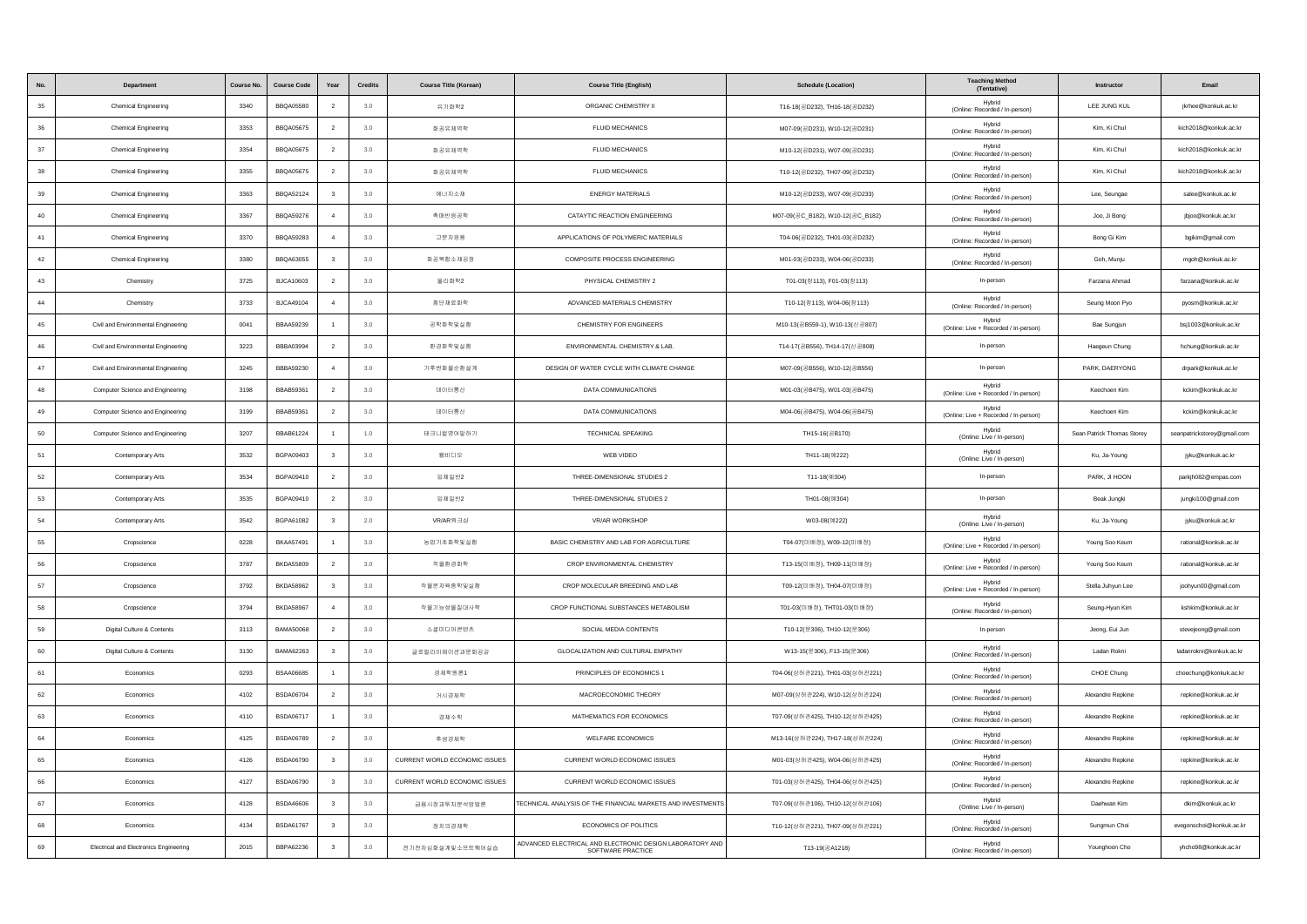|        | Department                                         | <b>Course No</b> | <b>Course Code</b> | Year                    | Credits | <b>Course Title (Korean)</b>      | <b>Course Title (English)</b>               | <b>Schedule (Location)</b>                         | <b>Teaching Method</b><br>(Tentative)           | Instructo            | Email                    |
|--------|----------------------------------------------------|------------------|--------------------|-------------------------|---------|-----------------------------------|---------------------------------------------|----------------------------------------------------|-------------------------------------------------|----------------------|--------------------------|
| 70     | <b>Electrical and Electronics Engineering</b>      | 3283             | <b>BBPA12238</b>   | $\overline{\mathbf{3}}$ | 3.0     | 반도체공학                             | SEMICONDUCTOR ENGINEERING                   | T07-09(공C486), TH10-12(공C486)                      | Hybrid<br>(Online: Live + Recorded / In-person) | Jeon, Jongwook       | voix0707@gmail.com       |
| 71     | Electrical and Electronics Engineering             | 3293             | <b>BBPA12259</b>   | $\overline{2}$          | 3.0     | 전자회로1                             | ELECTRONIC CIRCUITS 1                       | T04-06(공B473), TH01-03(공B473)                      | Hybrid<br>(Online: Live + Recorded / In-person) | Hyung II Chae        | hichae@konkuk.ac.kr      |
| 72     | <b>Electrical and Electronics Engineering</b>      | 3302             | <b>BBPA59358</b>   | $\overline{4}$          | 3.0     | 전력시스템최적화                          | POWER SYSTEM OPTIMIZATION                   | M04-06(신공104), W01-03(신공104)                       | Hybrid<br>(Online: Recorded / In-person)        | Duehee Lee           | Hello.Keanu@konkuk.ac.kr |
| 73     | <b>Electrical and Electronics Engineering</b>      | 3318             | BBPA59453          | $\overline{2}$          | 3.0     | 컴퓨터구조                             | COMPUTER ARCHITECTURE                       | M07-09(공C485), W10-12(공C485)                       | Hybrid<br>(Online: Live + Recorded / In-person) | CHESER S. PARK       | chester@konkuk.ac.kr     |
| 74     | Electrical and Electronics Engineering             | 3327             | BBPA63031          | $\overline{4}$          | 3.0     | 인공지능심화                            | ADVANCED ARTIFICIAL INTELLIGENCE            | M01-03(공B473), W04-06(공B473)                       | Hybrid<br>(Online: Live + Recorded / In-person) | Kim Wonjun           | wonjkim@konkuk.ac.kr     |
| 75     | <b>Energy Engineering</b>                          | 0329             | COAA80418          | $\overline{1}$          | 3.0     | 물리학및실험2                           | PHYSICS & EXPERIMENTS II                    | T01-04(0108), TH09-12(공B368)                       | In-person                                       | Muhammad Jamil       | miamil@konkuk.ac.kr      |
| 76     | <b>Energy Engineering</b>                          | 0335             | COAA80818          |                         | 3.0     | 수학및연습2                            | MATHEMATICS & EXERCISE II                   | T13-16(공B368), TH13-16(공B368)                      | Hybrid<br>(Online: Recorded / In-person)        | Choo Francois Jinkyo | jfchoo@konkuk.ac.kr      |
| $77\,$ | <b>Energy Engineering</b>                          | 3846             | <b>BLBA57629</b>   | $\overline{\mathbf{3}}$ | 3.0     | 에너지전공심화실습1                        | PRACTICE FOR ENERGY APPLICATIONS 1          | M13-16(공B368), W13-16(공B368)                       | Hybrid<br>(Online: Recorded / In-person)        | Won Chang Choi       | wcchoi@konkuk.ac.kr      |
| 78     | <b>Energy Engineering</b>                          | 3847             | <b>BLBA57631</b>   | $\overline{\mathbf{3}}$ | 3.0     | 에너지전기화학측매                         | ENERGY ELECTROCHEMICAL CATALYST             | M07-09(공B368), W10-12(공B368)                       | Hybrid<br>(Online: Recorded / In-person)        | JO Han Ik            | hijoh@konkuk.ac.kr       |
| 79     | <b>Energy Engineering</b>                          | 3849             | BLBA61069          | $\mathbf{3}$            | 3.0     | 전기화학특론                            | SPECIAL TOPICS IN ELECTROCHEMISTRY          | T04-06(공B368), TH01-03(공B368)                      | Hybrid<br>(Online: Recorded / In-person)        | Ki Jae Kim           | kijaekim@konkuk.ac.kr    |
| 80     | Engineering                                        | 0368             | COAA81504          | $\overline{2}$          | 3.0     | 수치해석                              | NUMERICAL ANALYSIS                          | M07-09(새302), W07-09(공B559-1)                      | Hybrid<br>(Online: Recorded / In-person)        | Choo Francois Jinkyo | jfchoo@konkuk.ac.kr      |
| 81     | Engineering                                        | 0398             | COAA83619          | $\overline{4}$          | 3.0     | 확률과통계                             | PROBABILITY AND STATISTICS                  | T05-07(州504), TH05-07(州504)                        | Hybrid<br>(Online: Recorded / In-person)        | Park, Yongeun        | yepark@konkuk.ac.kr      |
| 82     | English                                            | 0015             | <b>BAAA53254</b>   |                         | 3.0     | 기초영어글쓰기                           | <b>BASIC ENGLISH WRITING</b>                | T01-03(문211), TH04-06(문211)                        | In-person                                       | Peter Andrew Ryan    | blooryan@hotmail.com     |
| 83     | English                                            | 0016             | BAAA53254          | $\overline{1}$          | 3.0     | 기초영어글쓰기                           | <b>BASIC ENGLISH WRITING</b>                | T04-06(문211), TH01-03(문211)                        | In-person                                       | Peter Andrew Ryan    | blooryan@hotmail.com     |
| 84     | English                                            | 1501             | <b>BKSA10936</b>   | $\overline{4}$          | 2.0     | 고급영문독해                            | ADVANCED ENGLISH READING                    | TH05-08(산학207)                                     | Hybrid<br>(Online: Recorded / In-person)        | George Edwin Skuse   | geskuse@gmail.com        |
| 85     | English                                            | 1536             | <b>BKSA11226</b>   | $\overline{4}$          | 2.0     | 영화영어                              | <b>ENGLISH THROUGH FILMS</b>                | W01-04(산학211)                                      | Hybrid<br>(Online: Recorded / In-person)        | Rebecca Roe          | roe.rebeccaann@gmail.com |
| 86     | English                                            | 3050             | <b>BACA04272</b>   | $\overline{2}$          | 3.0     | 영어번역                              | <b>ENGLISH TRANSLATION</b>                  | M04-06(문209), W01-03(문209)                         | Hybrid<br>(Online: Live / In-person)            | Grace Eunhae Oh      | gracey1980@konkuk.ac.kr  |
| 87     | English                                            | 3053             | <b>BACA04280</b>   | $\overline{4}$          | 3.0     | 영어토론및발표                           | ENGLISH DEBATE & PUBLIC SPEAKING            | M01-03(문211), W04-06(문211)                         | In-person                                       | Peter Andrew Ryan    | blooryan@hotmail.com     |
| 88     | English                                            | 3054             | <b>BACA04280</b>   | $\overline{4}$          | 3.0     | 영어토론및발표                           | ENGLISH DEBATE & PUBLIC SPEAKING            | M04-06(문211), W01-03(문211)                         | In-person                                       | Peter Andrew Ryan    | blooryan@hotmail.com     |
| 89     | English                                            | 3055             | <b>BACA04300</b>   | $\overline{1}$          | 3.0     | 응용영어학입문                           | INTRODUCTION TO APPLIED ENGLISH LINGUISTICS | T13-18(문211)                                       | Hybrid<br>(Online: Live + Recorded / In-person) | Rvu Jisu             | jsryu0508@konkuk.ac.kr   |
| 90     | English                                            | 3058             | <b>BACA44813</b>   | $\overline{1}$          | 3.0     | 영어학입문                             | INTRODUCTION TO ENGLISH LINGUISTICS         | T13-16(문302-1), F07-08(문302-1)                     | Hybrid<br>(Online: Live / In-person)            | Duk-Ho An            | andukho@konkuk.ac.kr     |
| 91     | English                                            | 3061             | <b>BACA47926</b>   | $\overline{\mathbf{3}}$ | 3.0     | 영어의미화용론                           | ENGLISH SEMANTICS AND PRAGMATICS            | M04-06(문302-1), W01-03(문302-1)                     | Hybrid<br>(Online: Live / In-person)            | HEE-DON AHN          | hdahn@konkuk.ac.kr       |
| 92     | English                                            | 3065             | <b>BACA61144</b>   | $\overline{2}$          | 3.0     | 영어문장구조분석                          | SYNTAX                                      | T17-18(문302-1), F09-12(문302-1)                     | Hybrid<br>(Online: Live / In-person)            | Duk-Ho An            | andukho@konkuk.ac.kr     |
| 93     | Environmental Health Science                       | 3829             | <b>BKGA59146</b>   | $\overline{\mathbf{3}}$ | 3.0     | 환경위생곤충학                           | ENVIRONMENTAL HYGIENE ENTOMOLOGY            | M04-06(Online(Recorded)), W01-03(Online(Recorded)) | Hybrid<br>(Online: Recorded / In-person)        | CHUN, SE CHUL        | scchun@konkuk.ac.kr      |
| 94     | Film and Animation                                 | 3592             | <b>BGUA55832</b>   |                         | 3.0     | 발성과화술                             | VOCAL & CONVERSATION                        | W03-10(예219)                                       | In-person                                       | Sun Kim              | sunkim.film@gmail.com    |
| 95     | Film and Animation                                 | 3593             | <b>BGUA55832</b>   |                         | 3.0     | 발성과화술                             | VOCAL & CONVERSATION                        | TH03-10(예219)                                      | In-person                                       | Sun Kim              | sunkim.film@gmail.com    |
| 96     | Film and Animation                                 | 3594             | <b>BGUA55852</b>   | $\overline{1}$          | 3.0     | 스토리와표현                            | STORY & EXPRESSION                          | W03-10(예401)                                       | Hybrid<br>(Online: Live / In-person)            | Semi Kim             | imesmik@naver.com        |
| 97     | Film and Animation                                 | 3595             | <b>BGUA55852</b>   | $\overline{1}$          | 3.0     | 스토리와표현                            | STORY & EXPRESSION                          | W11-18(0 401)                                      | Hybrid<br>(Online: Live / In-person)            | Semi Kim             | imesmik@naver.com        |
| 98     | Food Marketing and Safety                          | 3807             | <b>BKFA57849</b>   | $\overline{2}$          | 3.0     | 시장구조론                             | ANALYSIS OF FOOD MARKET                     | M10-12(미배정), W04-06(미배정)                           | <b>TBA</b>                                      | Jae Bong Chang       | jbchang@konkuk.ac.kr     |
| 99     | Food Science and Biotechnology of Animal Resources | 3799             | <b>BKEA45704</b>   | $\overline{2}$          | 3.0     | 식품독성학                             | ADVANCED FOOD TOXICOLOGY                    | M03-04(미배정), W13-16(미배정)                           | TBA                                             | Han, Sung Gu         | hansg@konkuk.ac.kr       |
| 100    | Forestry and Landscape Architecture                | 3833             | <b>BKHA52052</b>   | $\overline{\mathbf{3}}$ | 3.0     | 환경계획및관계법률                         | ENVIRONMENTAL PLANNING AND LAW              | TBA                                                | TBA                                             | jangjongsu           | letlet@chol.com          |
| 101    | History                                            | 1576             | <b>BKSA45302</b>   | $\overline{4}$          | 2.0     | 서울의역사와문화                          | CULTURE AND HISTORY OF SEOUL                | TH19-20(Online(Recorded))(e-learning)              | E-learning (Recorded)                           | Hyung Keun Kim       | deceivei@gmail.com       |
| 102    | Integrative Bioscience and Biotechnology           | 3933             | <b>BLIA55485</b>   | $\overline{2}$          | 3.0     | 생화학2                              | <b>BIOCHEMISTRY 2</b>                       | T04-06(산학713), TH01-03(산학713)                      | Hybrid<br>(Online: Recorded / In-person)        | Dong-Eun Kim         | kimde@konkuk.ac.kr       |
| 103    | Korean Language and Culture                        | 1660             | <b>BKSA59395</b>   | $\overline{4}$          | 2.0     | <b>UNDERSTANDINGKOREANCULTURE</b> | UNDERSTANDING KOREAN CULTURE                | M05-08(산학220)                                      | Hybrid<br>(Online: Live + Recorded / In-person) | Emory Charles Mckee  | emorymckee@yahoo.com     |
| 104    | Korean Language and Culture                        | 1661             | <b>BKSA59395</b>   | $\overline{a}$          | 2.0     | <b>UNDERSTANDINGKOREANCULTURE</b> | UNDERSTANDING KOREAN CULTURE                | W01-04(산학220)                                      | Hybrid<br>(Online: Live + Recorded / In-person) | Emory Charles Mckee  | emorymckee@yahoo.com     |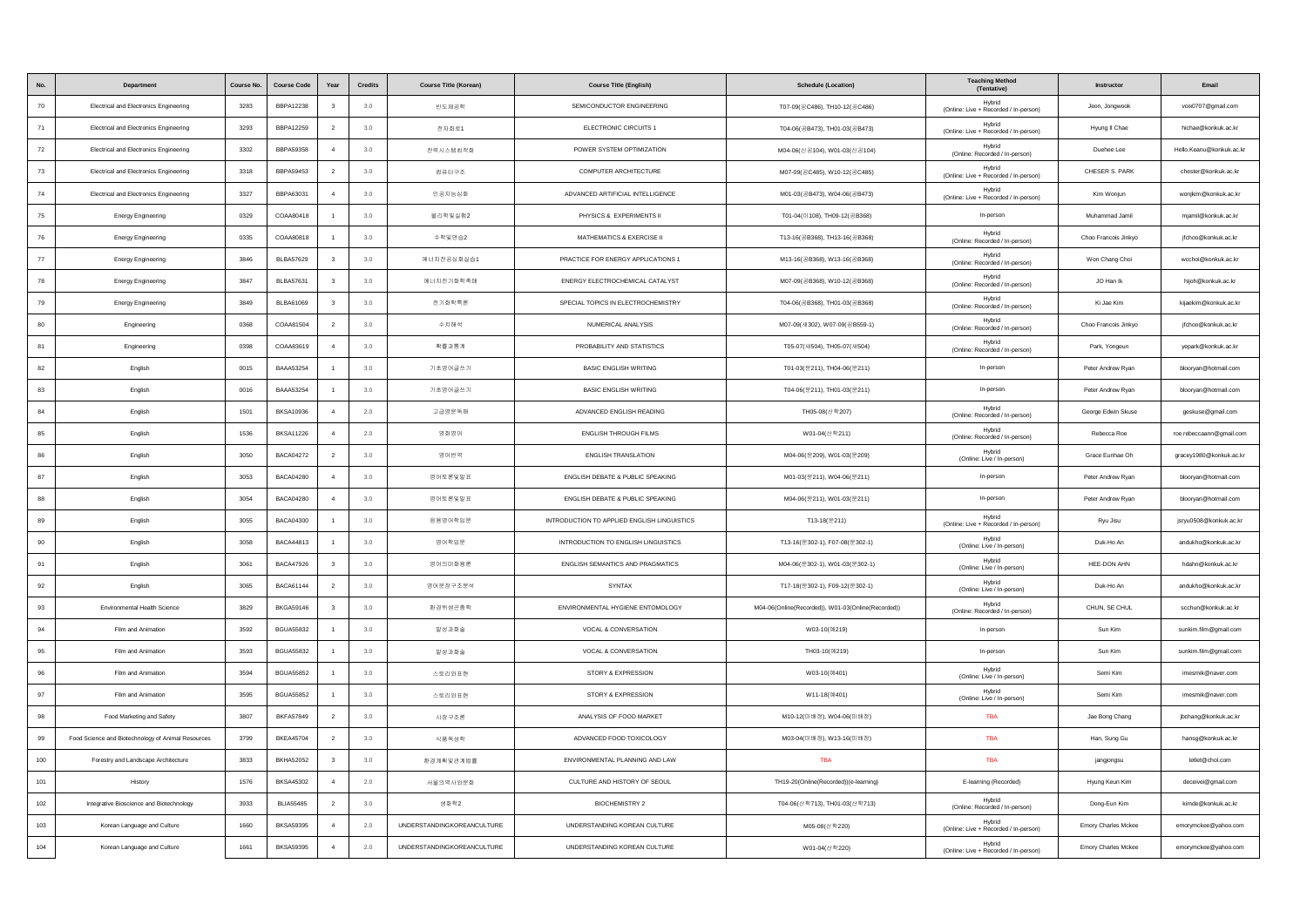|         | Department                   | <b>Course No</b> | <b>Course Code</b> | Year                    | Credits | <b>Course Title (Korean)</b> | <b>Course Title (English)</b>                                      | <b>Schedule (Location)</b>                      | <b>Teaching Method</b><br>(Tentative)           | Instructor                         | Email                                     |
|---------|------------------------------|------------------|--------------------|-------------------------|---------|------------------------------|--------------------------------------------------------------------|-------------------------------------------------|-------------------------------------------------|------------------------------------|-------------------------------------------|
| 105     | Korean Language and Culture  | 1664             | <b>BKSA59397</b>   |                         | 2.0     | 초급한국어                        | KOREAN ELEMENTARY                                                  | T13-16(산학219)                                   | Hybrid<br>(Online: Recorded / In-person)        | Jung Eun Kim                       | jungeun3748@hanmail.net                   |
| 106     | Korean Language and Culture  | 1665             | <b>BKSA59397</b>   | $\overline{a}$          | 2.0     | 초급한국어                        | KOREAN ELEMENTARY                                                  | TH09-12(산학222)                                  | Hybrid<br>(Online: Recorded / In-person)        | Hyeran Park                        | luv317@naver.com                          |
| $107\,$ | Korean Language and Culture  | 1666             | <b>BKSA59397</b>   | $\overline{4}$          | 2.0     | 초급한국어                        | KOREAN ELEMENTARY                                                  | M13-16(산학222)                                   | Hybrid<br>(Online: Recorded / In-person)        | Jaeeun Son                         | sonjaeeun@daum.net                        |
| 108     | Korean Language and Culture  | 1663             | <b>BKSA59396</b>   |                         | 2.0     | 중급한국어                        | KOREAN INTERMEDIATE                                                | M09-12(산학222)                                   | Hybrid<br>(Online: Recorded / In-person)        | Jaeeun Son                         | sonjaeeun@daum.net                        |
| 109     | Living Design                | 3997             | <b>BOGA09533</b>   | $\overline{\mathbf{3}}$ | 3.0     | 인체와장식2                       | BODY & JEWELRY 2                                                   | T01-08(공예104)                                   | Hybrid<br>(Online: Live / In-person)            | Ji Eun Park                        | jieun624@gmail.com                        |
| 110     | Living Design                | 4004             | BOGA55715          | $\overline{2}$          | 3.0     | 니트텍스타일디자인                    | KNITTED TEXTILE DESIGN                                             | W01-04(예501), W05-08(예502)                      | In-person                                       | KIM, SEONG DAL<br><b>INSUK HAN</b> | dahlkim@naver.com<br>hisish8244@gmail.com |
| 111     | Living Design                | 4005             | BOGA55715          | $\overline{2}$          | 3.0     | 니트텍스타일디자인                    | KNITTED TEXTILE DESIGN                                             | W11-14(예501), W15-18(예502)                      | In-person                                       | KIM, SEONG DAL<br><b>INSUK HAN</b> | dahlkim@naver.com<br>hisish8244@gmail.com |
| 112     | Living Design                | 4006             | <b>BOGA55716</b>   | $\overline{2}$          | 3.0     | 서피스패턴디자인2                    | SURFACE PATTERN DESIGN2                                            | T11-18(예523)                                    | In-person                                       | Lee Eun Kyung                      | starlett@hanmil.net                       |
| 113     | Living Design                | 4007             | BOGA55716          | $\overline{2}$          | 3.0     | 서피스패턴디자인2                    | SURFACE PATTERN DESIGN2                                            | TH01-08(예520)                                   | In-person                                       | Lee Chang Min                      | changminlee1133@gmail.com                 |
| 114     | Living Design                | 4016             | <b>BOGA55750</b>   | $\overline{4}$          | 3.0     | 세라믹제품디자인2                    | CERAMIC PRODUCT DESIGN2                                            | T11-18(공예101)                                   | In-person                                       | Harin Lee                          | fredmizer@naver.com                       |
| 115     | Living Design                | 4244             | BOGA55715          | $\overline{2}$          | $3.0\,$ | 니트텍스타일디자인                    | KNITTED TEXTILE DESIGN                                             | TH11-14(예501), TH15-18(예502)                    | In-person                                       | KIM, SEONG DAL                     | dahlkim@naver.com                         |
| 116     | Management of Technology     | 2303             | <b>BNDA06828</b>   | $\overline{\mathbf{3}}$ | 3.0     | 재무관리                         | FINANCIAL MANAGEMENT                                               | T10-12(경영302), TH07-09(경영302)                   | Hybrid<br>(Online: Recorded / In-person)        | Sung Won Seo                       | seosw@konkuk.ac.kr                        |
| 117     | Management of Technology     | 2305             | <b>BNDA54895</b>   | $\overline{2}$          | 3.0     | 중급회계1                        | INTERMIDIATE ACCOUNTING1                                           | M10-12(경영201), W07-09(경영201)                    | Hybrid<br>(Online: Recorded / In-person)        | Kim Soo In                         | sooinkim@konkuk.ac.kr                     |
| 118     | Management of Technology     | 3987             | <b>BNDA54204</b>   | $\overline{a}$          | 3.0     | 기술표준경영                       | MANAGEMENT OF TECHNOLOGY STANDARD                                  | W17-18(경영207), F01-04(경영207)                    | In-person                                       | Yeong-Wha Sawng                    | sawng@konkuk.ac.kr                        |
| 119     | Mathematics                  | 3750             | BJFA61065          | $\overline{\mathbf{3}}$ | 3.0     | 곡면위상                         | SURFACE TOPOLOGY                                                   | M04-06(0 214), W04-06(0 214)                    | Hybrid<br>(Online: Recorded / In-person)        | <b>Heesang Park</b>                | Heesangpark@konkuk.ac.kr                  |
| 120     | Mathematics Education        | 3635             | <b>BHCA09745</b>   | $\overline{\mathbf{3}}$ | 3.0     | 미분기하학1                       | DIFFERENTIAL GEOMETRY I                                            | T13-16( $\land$ 218), F05-08( $\land$ 218)      | In-person                                       | KOH, SUNG-EUN                      | sekoh@konkuk.ac.kr                        |
| 121     | Media & Communication        | 3134             | <b>BANA35307</b>   | $\overline{2}$          | 3.0     | 영상과미디어                       | UNDERSTANDING VISUAL MEDIA                                         | T01-03(문213), TH04-06(문213)                     | Hybrid<br>(Online: Recorded / In-person)        | Jiyoung Chae                       | jiyoung0406@konkuk.ac.kr                  |
| 122     | Media & Communication        | 3135             | <b>BANA35307</b>   | $\overline{2}$          | 3.0     | 영상과미디어                       | UNDERSTANDING VISUAL MEDIA                                         | T04-06(문213), TH01-03(문213)                     | Hybrid<br>(Online: Recorded / In-person)        | Jiyoung Chae                       | jiyoung0406@konkuk.ac.kr                  |
| 123     | Media & Communication        | 3141             | BANA50101          | $\overline{\mathbf{3}}$ | 3.0     | 광고기획실습                       | ADVERTISING PLANNING                                               | M07-09(문304), W10-12(문304)                      | In-person                                       | kim, Yoojung                       | ykim@konkuk.ac.kr                         |
| 124     | Media & Communication        | 3152             | BANA63063          | $\mathbf{3}$            | 3.0     | 커뮤니케이션캠페인설계                  | COMMUNICATION CAMPAIGNS THEORY AND DESIGN                          | T01-03( 문304), TH04-06( 문304)                   | In-person                                       | Stella Juhyun Lee                  | juhyunlee@konkuk.ac.kr                    |
| 125     | Music Education              | 3672             | <b>BHEA10172</b>   | $\overline{1}$          | 3.0     | 화성법1                         | <b>HARMONY</b>                                                     | M13-16(사312), F09-10(사312)                      | TBA                                             | So-Yung Ahn                        | soyungahn@hanmail.net                     |
| 126     | Political Science            | 4064             | <b>BSBA03046</b>   | $\overline{2}$          | 3.0     | 정치학연구방법론                     | METHODOLOGY IN POLITICAL SCIENCE                                   | T07-09(상허관103), TH10-12(상허관103)                 | In-person                                       | Kim, Sung-youn                     | syounkim@konkuk.ac.kr                     |
| 127     | <b>Political Science</b>     | 4068             | <b>BSBA45141</b>   | $\overline{2}$          | 3.0     | 국제분쟁과평화                      | WAR AND PEACE IN WORLD POLITICS                                    | M04-06(상허관319), W01-03(상허관319)                  | In-person                                       | Tae-Ryong Yoon                     | peacetry@konkuk.ac.kr                     |
| 128     | Public Administration        | 4082             | <b>BSCA06560</b>   |                         | 3.0     | 지방재정론                        | PUBLIC BUDGETING & FINANCIAL ADMINISTRATION IN LOCAL<br>GOVERNMENT | W17-18(상허관305), F01-04(상허관305)                  | Hybrid<br>(Online: Recorded / In-person)        | Byungwoo Cho                       | bshine247@konkuk.ac.kr                    |
| 129     | Public Administration        | 4088             | <b>BSCA47764</b>   |                         | 3.0     | 사회문제와행정                      | SOCLAL PROBLEMS AND PUBLIC ADMINSTRATION                           | T04-06(Online(Live)), TH01-03(Online(Recorded)) | E-learning<br>(Online: Live + Recorded)         | Yiyoon Chung                       | chungy@konkuk.ac.kr                       |
| 130     | <b>Public Administration</b> | 4092             | <b>BSCA50999</b>   | $\overline{2}$          | 3.0     | 현대사회와전자정부                    | E-GOVERNMENT IN CONTEMPORARY SOCIETY                               | M10-12(상허관316), W07-09(상허관316)                  | Hybrid<br>(Online: Recorded / In-person)        | Junmo Kim                          | junmokim@konkuk.ac.kr                     |
| 131     | Public Administration        | 4099             | <b>BSCA55557</b>   | $\mathbf{3}$            | 3.0     | 현대행정의테마                      | THEMES OF MODERN PUBLIC ADMINISTRATION                             | T07-09(상허관320), TH10-12(상허관320)                 | Hybrid<br>(Online: Recorded / In-person)        | Jung Eun Kim                       | ikim12@konkuk ac.kr                       |
| 132     | Real Estate Studies          | 4222             | BYBA06641          | $\overline{\mathbf{3}}$ | 3.0     | 부동산투자론                       | REAL ESTATE INVESTMENT                                             | M10-12(早302), W10-12(早302)                      | <b>TBA</b>                                      | Ro, SEUNG HAN                      | shro@konkuk.ac.kr                         |
| 133     | Real Estate Studies          | 4231             | BYBA63042          | $\overline{\mathbf{3}}$ | $3.0\,$ | 부동산공간분석론                     | GEOGRAPHIC INFORMATION SYSTEMS                                     | T04-06(부401), TH04-06(부401)                     | TBA                                             | Jae Sik Jeon                       | jaesikjeon@konkuk.ac.kr                   |
| 134     | Sang-huh College             | 1209             | <b>BKSA16970</b>   | $\overline{4}$          | 3.0     | 대학영어1                        | ACADEMIC ENGLISH 1                                                 | T04-06(산학212), TH01-03(산학212)                   | Hybrid<br>(Online: Live + Recorded / In-person) | SO YOUNG LEE                       | soyounglee@konkuk.ac.kr                   |
| 135     | Sang-huh College             | 1210             | <b>BKSA16970</b>   | $\overline{4}$          | 3.0     | 대학영어1                        | ACADEMIC ENGLISH 1                                                 | T10-12(산학212), TH07-09(산학212)                   | Hybrid<br>(Online: Live + Recorded / In-person) | SO YOUNG LEE                       | soyounglee@konkuk.ac.kr                   |
| 136     | Sang-huh College             | 1224             | <b>BKSA16970</b>   | $\overline{4}$          | 3.0     | 대학영어1                        | ACADEMIC ENGLISH 1                                                 | T10-12(산학207), TH01-03(산학207)                   | Hybrid<br>(Online: Recorded / In-person)        | George Edwin Skuse                 | geskuse@gmail.com                         |
| 137     | Sang-huh College             | 1225             | <b>BKSA16970</b>   | $\overline{4}$          | 3.0     | 대학영어1                        | ACADEMIC ENGLISH 1                                                 | T01-03(산학207), F04-06(산학207)                    | Hybrid<br>(Online: Recorded / In-person)        | George Edwin Skuse                 | geskuse@gmail.com                         |
| 138     | Sang-huh College             | 1226             | <b>BKSA16970</b>   | $\overline{4}$          | 3.0     | 대학영어1                        | ACADEMIC ENGLISH 1                                                 | T07-09(산학221), TH01-03(산학221)                   | Hybrid<br>(Online: Live + Recorded / In-person) | Emory Charles Mckee                | emorymckee@yahoo.com                      |
| 139     | Sang-huh College             | 1227             | <b>BKSA16970</b>   | $\overline{A}$          | 3.0     | 대학영어1                        | ACADEMIC ENGLISH 1                                                 | T10-12(산학221), TH10-12(산학221)                   | Hybrid<br>(Online: Live + Recorded / In-person) | Emory Charles Mckee                | emorymckee@yahoo.com                      |